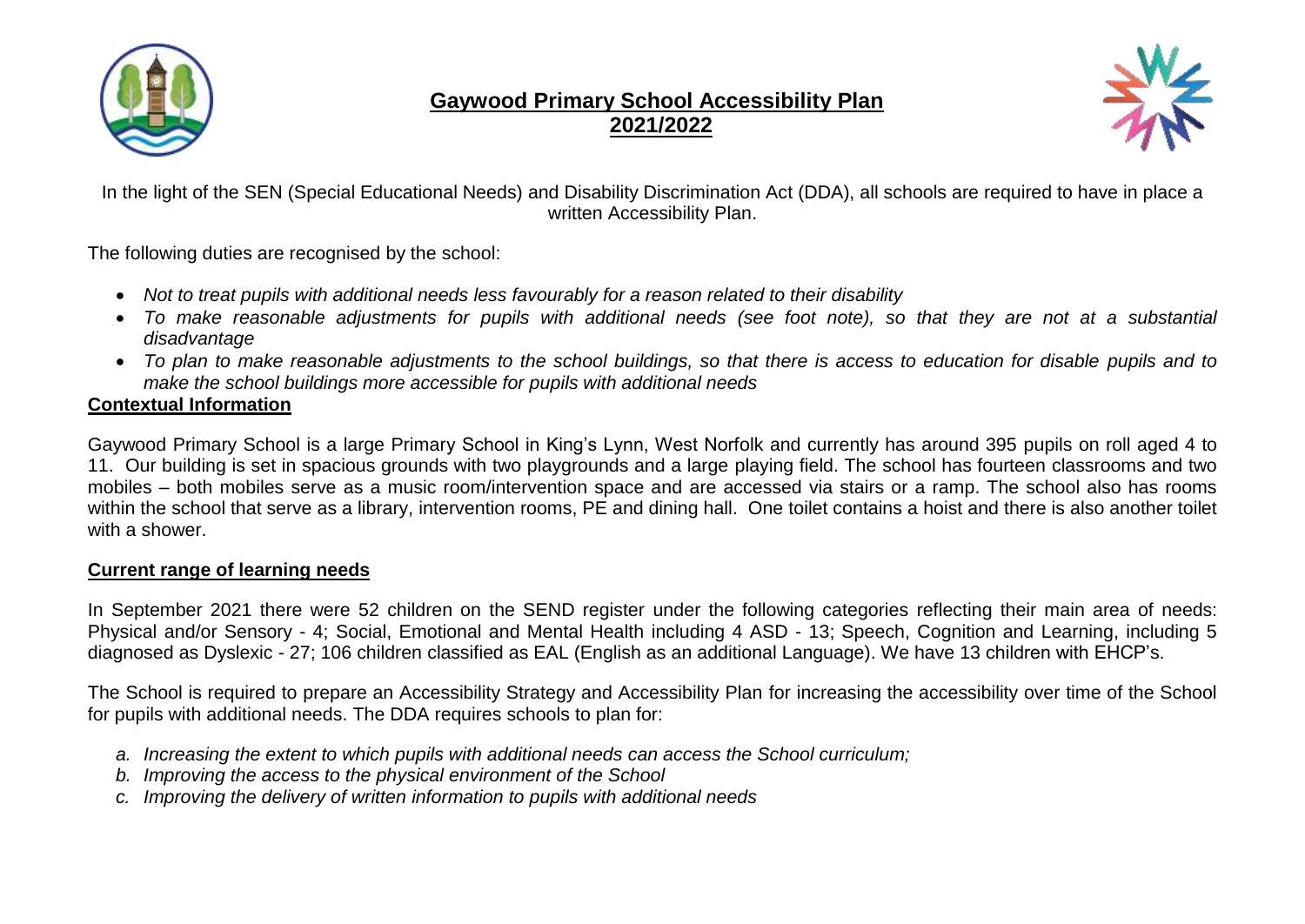### **a) Increasing Access to School Curriculum**

Gaywood Primary School aims to provide high quality, challenging and stimulating teaching, which is matched to the differing needs of our children. The School aims to be inclusive by continually reviewing what we do to ensure that children fulfil their potential regardless of EAL, SEN or disability:

- *Staff and Governors review policies annually*
- *The SIDP (School Improvement and Development Plan) sets targets to improve the quality of education, teaching, curriculum and assessment provided by the school*
- *All policy and aspect documents are written and reviewed to a policy outline, which includes reviewing each area with reference to children with SEN. Supporting policies are the Equal Opportunities / SEND policy / EAL policy / Curriculum policies / Anti-Bullying policy / Educational Visit policy.*

#### **b) Improving Access to the Physical Environment of the School**

Gaywood Primary School was extended and remodelled in September 2003 and the building was designed to meet the requirements of the DDA and current building regulations. Consequently, the building fully complies with the physical access requirements of the DDA. However, the School recognises that over time some modifications may be required in the future to meet the specific needs of any pupils with additional needs and staff – a recent addition was an extension to the disabled toilet.

#### **c) Improving Written Information**

The School ensures our stakeholders have equal access to written information. We have the ability to produce key documents for pupils and/or parents in appropriate fonts and print styles. We have access to printing Braille via the LA and have even arranged translation services when required.

*Footnote - The DDA definition of disability is "A person has a disability if he or she has a physical or mental impairment that has a substantial long-term adverse effect on his or her ability to carry out day to day activities." The definition includes a wide range of impairments, including hidden impairments. If, for example, a child has an impairment affecting mobility, sight or hearing, or has learning difficulties such as a mental health condition, epilepsy, autism, a speech, language or communication impairment, asthma or diabetes then he or she may have a disability if the effect of the impairment on the child's ability to carry out normal day-today activities is 'substantial' and 'long-term'. Substantial in the DDA means 'more than minor or trivial' and Long-term means that the impairment has lasted at least a year or likely to last for at least a year.*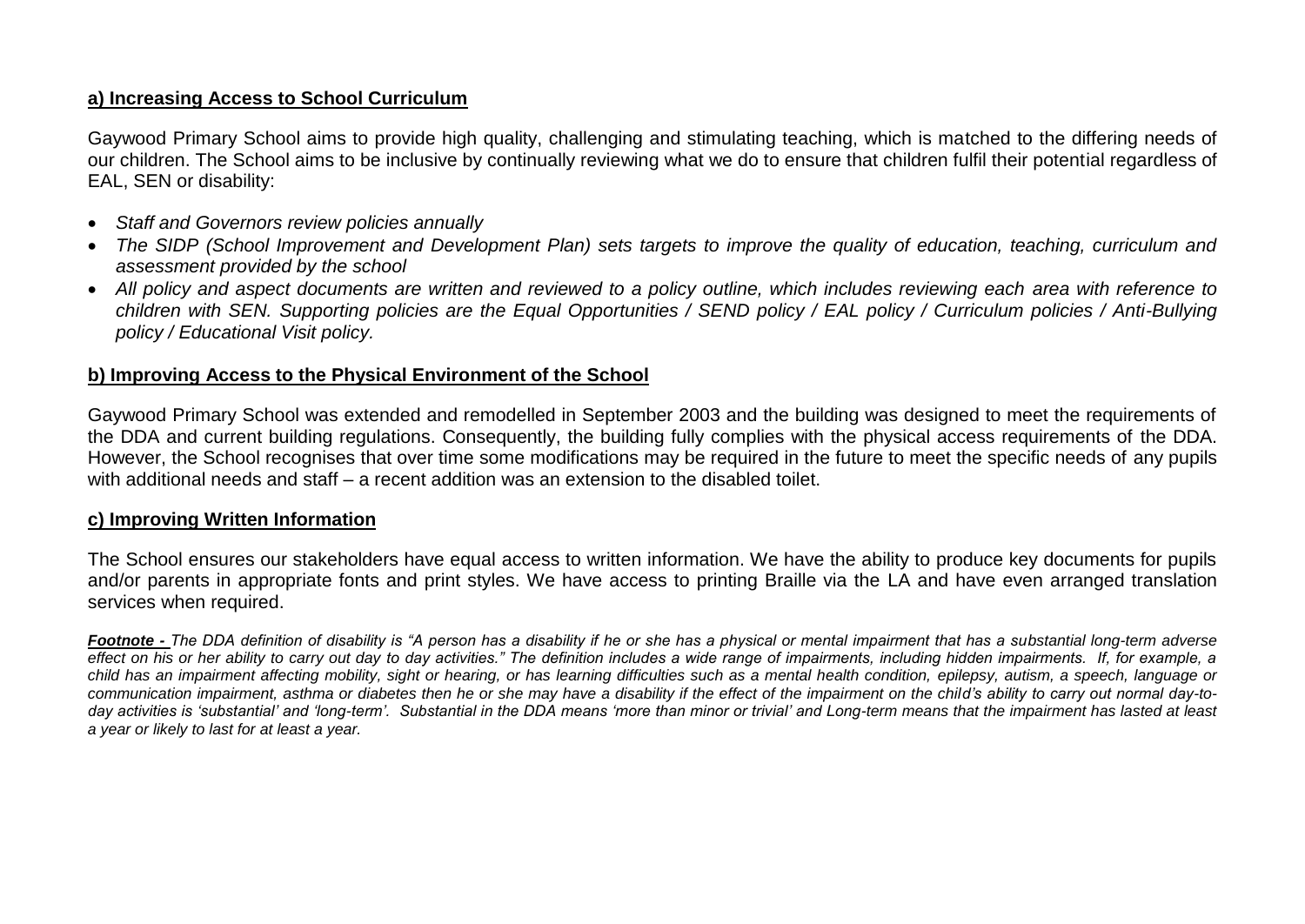| <b>Targets</b>                                                                                                                                           | <b>Strategies</b>                                                                                                                                                                                                                                                                                                                                       | Lead                                   | <b>Timeframe</b>                                 |
|----------------------------------------------------------------------------------------------------------------------------------------------------------|---------------------------------------------------------------------------------------------------------------------------------------------------------------------------------------------------------------------------------------------------------------------------------------------------------------------------------------------------------|----------------------------------------|--------------------------------------------------|
| To ensure all children and<br>adults are considered<br>equal and all are<br>recognised for their<br>strengths by all members<br>of the school community. | Whole School and Key stage assemblies and PSHE lessons address<br>issues surrounding disabilities and learning needs.<br>Ensure policies surrounding bullying, racism, unsociable behaviours<br>clearly state there is a no tolerance policy on the above and that<br>procedures are adhered to by all staff who deal with any incidents that<br>arise. | <b>SLT</b><br><b>SLT</b>               | Ongoing<br>and policies<br>reviewed<br>annually. |
| Improve the physical<br>environment of the school<br>when necessary.                                                                                     | Provision of: adapted seating/wheelchairs/standing frames, writing slopes<br>and implements, coloured overlays/paper and ICT backgrounds. Consider<br>seating positons when medical advice is received.                                                                                                                                                 | <b>SENCo</b>                           | Ongoing as<br>needed                             |
| To ensure all those with<br>visual impairments can<br>access the school<br>independently.                                                                | School redecorated with appropriate colour schemes to improve access<br>for visually impaired children.                                                                                                                                                                                                                                                 | <b>HT</b>                              | September<br>2021                                |
| To ensure full access to<br>the curriculum for all<br>children.                                                                                          | CPD for all staff, differentiated curriculum-resources and activities<br>supporting independence while improving abilities, new assessment<br>procedures, a range of support staff and interventions, use of interactive<br>teaching equipment, a range of multimedia technology use during lesson<br>times, specific equipment sourced when necessary. | <b>SLT</b>                             | Ongoing                                          |
| For all parents to be<br>aware of the local<br>agencies they can access<br>to support them and their<br>children.                                        | Information such as EAL - language café, ASD support group, SEND<br>Partnership Newsletters are shared via email.                                                                                                                                                                                                                                       | SENDCo and<br>Office                   | Termly or<br>when<br>received                    |
| To ensure a close<br>partnership with parents<br>continues.                                                                                              | To ensure collaboration and effective communication between school and<br>families through: Class Teacher Parent Meetings or ZOOM and or phone<br>calls, ITP meetings, Parents' Evenings, school website, Class Dojo and<br>regular newsletters                                                                                                         | <b>SLT</b><br><b>Class</b><br>teachers | Ongoing                                          |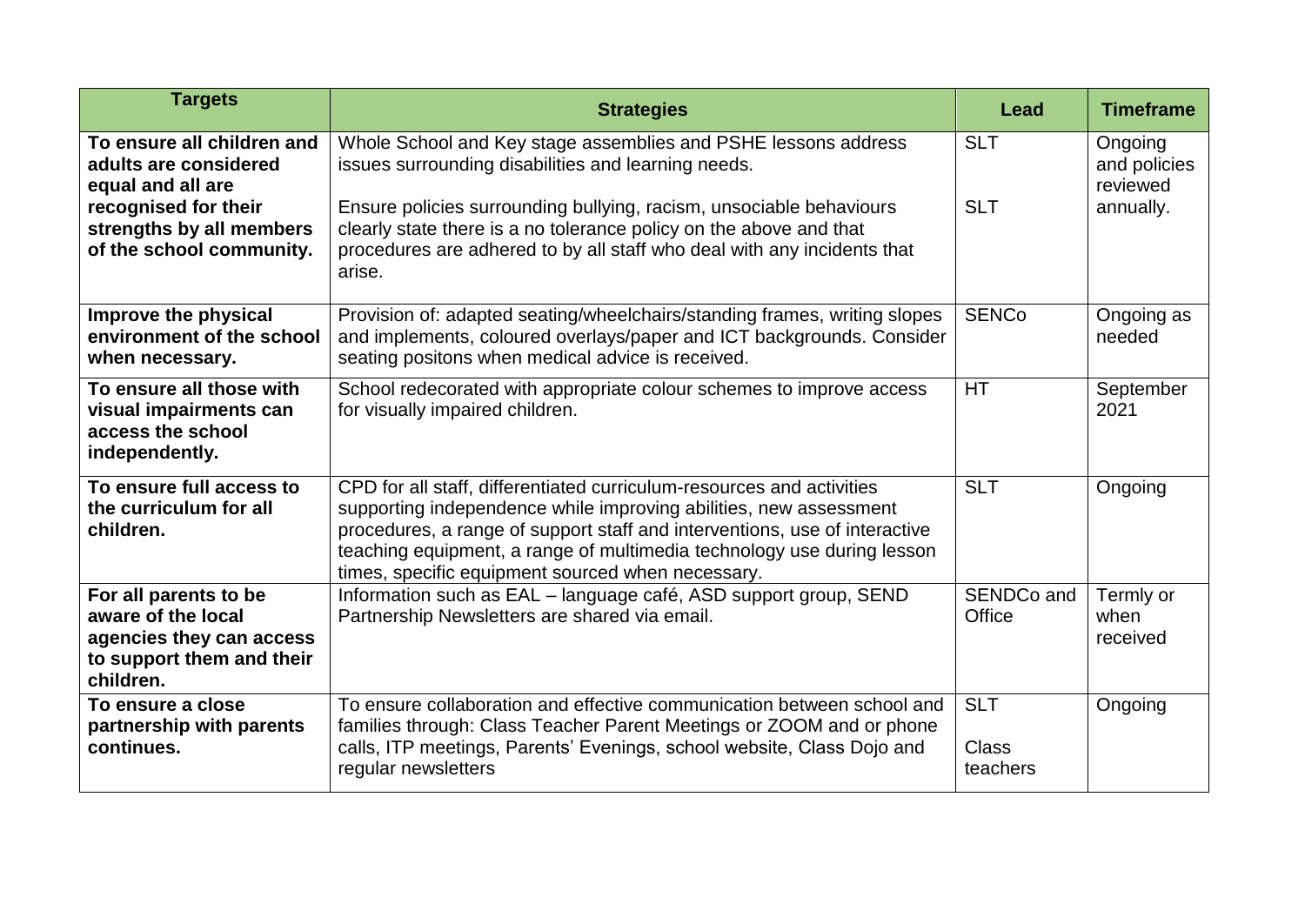| All children are aware of<br>important information.                                                                     | Visual timetables are used in all classrooms and individual ones are<br>supplied on a needs basis.                                                                                                                                                                     | <b>Teachers</b>                                           | Ongoing                      |
|-------------------------------------------------------------------------------------------------------------------------|------------------------------------------------------------------------------------------------------------------------------------------------------------------------------------------------------------------------------------------------------------------------|-----------------------------------------------------------|------------------------------|
|                                                                                                                         | All staff members are known - display photos.                                                                                                                                                                                                                          | Office staff                                              |                              |
| Information is able to be<br>accessed by all parents                                                                    | Ensure emails can be accessed.<br>Ensure website is easily accessed by all of our community.<br>Class Dojo                                                                                                                                                             | All members<br>of staff                                   | Ongoing                      |
| To establish and maintain<br>close liaisons with<br>outside agencies for<br>pupils with ongoing<br>accessibility needs. | To ensure collaboration between all key personnel, e.g. SENDCo,<br>Physiotherapist, Occupational Therapist, school nursing team,<br>Educational Psychologists, SEMH Team, ALST, EP's Virtual School for<br>Sensory Support, Early Help and practitioners, parents etc. | HT,<br>SENDCo,<br>TA's and<br><b>Teachers</b>             | Termly and<br>when<br>needed |
| To ensure staff training<br>for specific disabilities as<br>appropriate                                                 | Training to be sought when required for specific disabilities and or<br>medical conditions.                                                                                                                                                                            | <b>HT SENDCO</b>                                          | Ongoing                      |
| To monitor and further<br>develop playground<br>facilities and equipment.                                               | Teaching Assistants, School Council to encourage playground games;<br>School council to liaise with children regarding playground equipment.                                                                                                                           | <b>SLT</b>                                                | Spring 2022                  |
| To liaise with nursery<br>providers to review<br>potential intake for<br>September 2022.                                | To identify pupils who may need additional to or different from provision<br>for Sept 2022.                                                                                                                                                                            | <b>SENCO</b><br>Teachers in<br>YR and Key<br>Stage Leads. | Easter 2022                  |